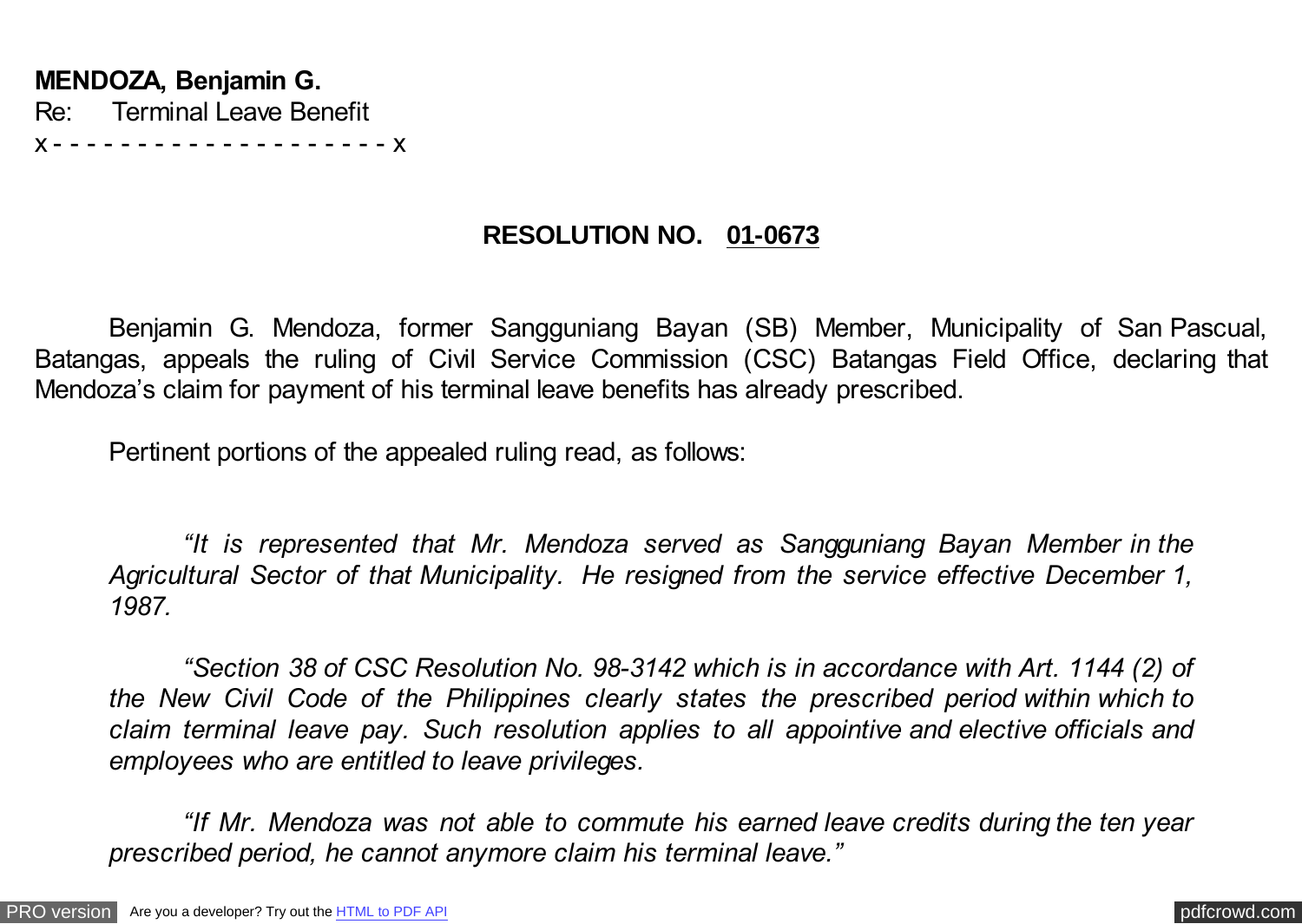The facts established on record show that Mendoza requested payment of his terminal leave benefits as early as December 15, 1990, but was informed by then Mayor Mario Magsaysay that the Municipality, in its proposed budget for 1990, did not provide funds to pay Mendoza's claim. Mayor Magsaysay, instead, told Mendoza that the Municipality shall allot funds to pay his claim in the Municipality's proposed budget for the succeeding year. Nothing has been heard of Mendoza's claim thereafter. Sometime in July 1999, Mendoza learned that the SB of San Pascual appropriated funds to pay the terminal leave benefits of its members who have pending requests. Subsequently, Mendoza presented his claim to the Municipality, which in turn requested the CSC Batangas Field Office to rule on the matter. Hence, the assailed ruling.

In his appeal, Mendoza insists that he presented his claim within the prescribed period. In support of his allegations, Mendoza submitted the following pieces of evidence: 1) A copy of his letter dated December 15, 1990, addressed to then Mayor Magsaysay requesting that he be paid his terminal leave benefits; 2) Affidavit of Socorro R. Arguilles, OIC, Assistant Treasurer, San Pascual, Batangas, attesting to the fact that Mendoza has been following up his request for payment of his terminal leave benefits as early as 1990; and, 3) Affidavit of Milagros Hernandez, Records Officer, Municipal Government of San Pascual, attesting to the fact that Mendoza requested his service record as early as 1990 for the payment of his terminal leave benefits.

After due deliberation, the Commission finds the instant appeal impressed with merit.

The pieces of evidence presented by Mendoza sufficiently establish the fact that he filed his claim for payment of his terminal leave benefits as early as December 15, 1990, well within the prescribed period. Records show that Mendoza was separated from the service on December 1, 1987. Hence, he has until December 1, 1997 within which to file his claim. Mendoza filed his claim on December 15, 1990. Clearly, he filed his claim within the ten-year prescriptive period.

To deny Mendoza of the benefits that rightfully belong to him would be highly inequitable. Mendoza's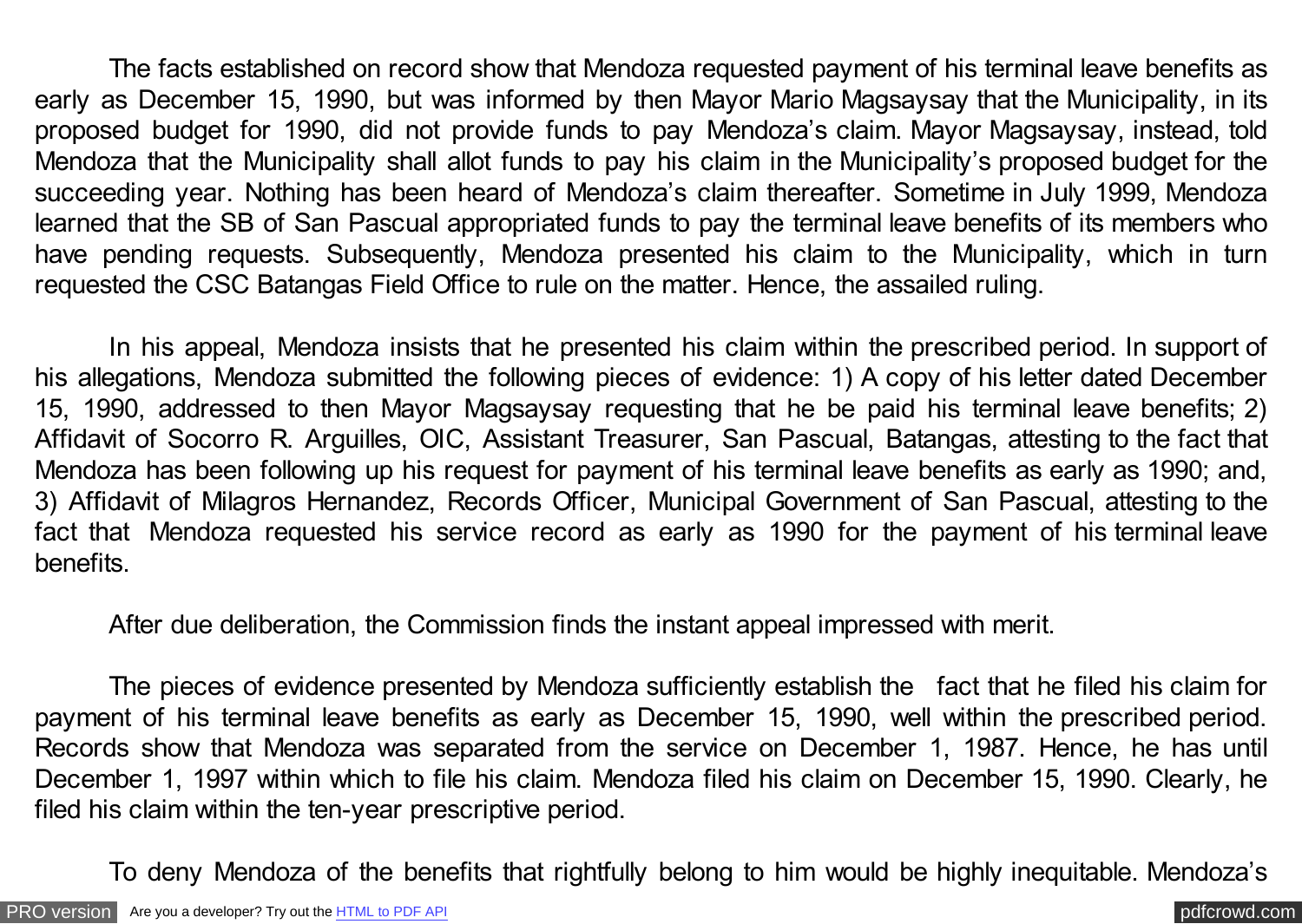right thereto becomes a vested right the moment he filed his claim as *a right is vested when there is an ascertained person with a right to present or future enjoyment, an immediate fixed right of present or future enjoyment (Benguet Consolidated Mining Co. vs. Pineda , 98 Phil. 722).* It must also be underscored that, *accrued leave credits (terminal leave benefits) are considered as earned salaries of the official or employee concerned and the latter shall be entitled to the same as a matter of course (Ninfa N. Ward, CSC Resolution No. 98-2449 dated September 23, 1998).*

In part, Sections 37 and 38, CSC Memorandum Circular No. 41, s. 1998 provide:

*Section 37. Payment of terminal leave. - Any official / employee of the government who retires, voluntarily resigns, or is separated from the service through no fault of his own, and who is not otherwise covered by special law, shall be entitled to the commutation of his leave credits exclusive of Saturdays, Sundays and Holidays without limitation and regardless of the period when the credits were earned.*

*Section 38. Period within which to claim terminal leave pay. - Request for payment of terminal leave benefits must be brought within ten (10) years from the time the right of action accrues upon an obligation created by law.*

The fact that Mendoza has not been paid his terminal leave benefits for over ten years does not mean that his claim has already prescribed. It only means that the Municipality of San Pascual's obligation to pay Mendoza's claim has not been extinguished to date. Hence, the SB of the Municipality of San Pascual in its proposed budget should allocate funds to pay Mendoza's claim. Otherwise, the Municipality's obligation remains unsettled.

**WHEREFORE**, the instant appeal of Benjamin G. Mendoza is hereby **GRANTED**. Accordingly the ruling of the Civil Service Commission-Batangas Field Office is set aside.